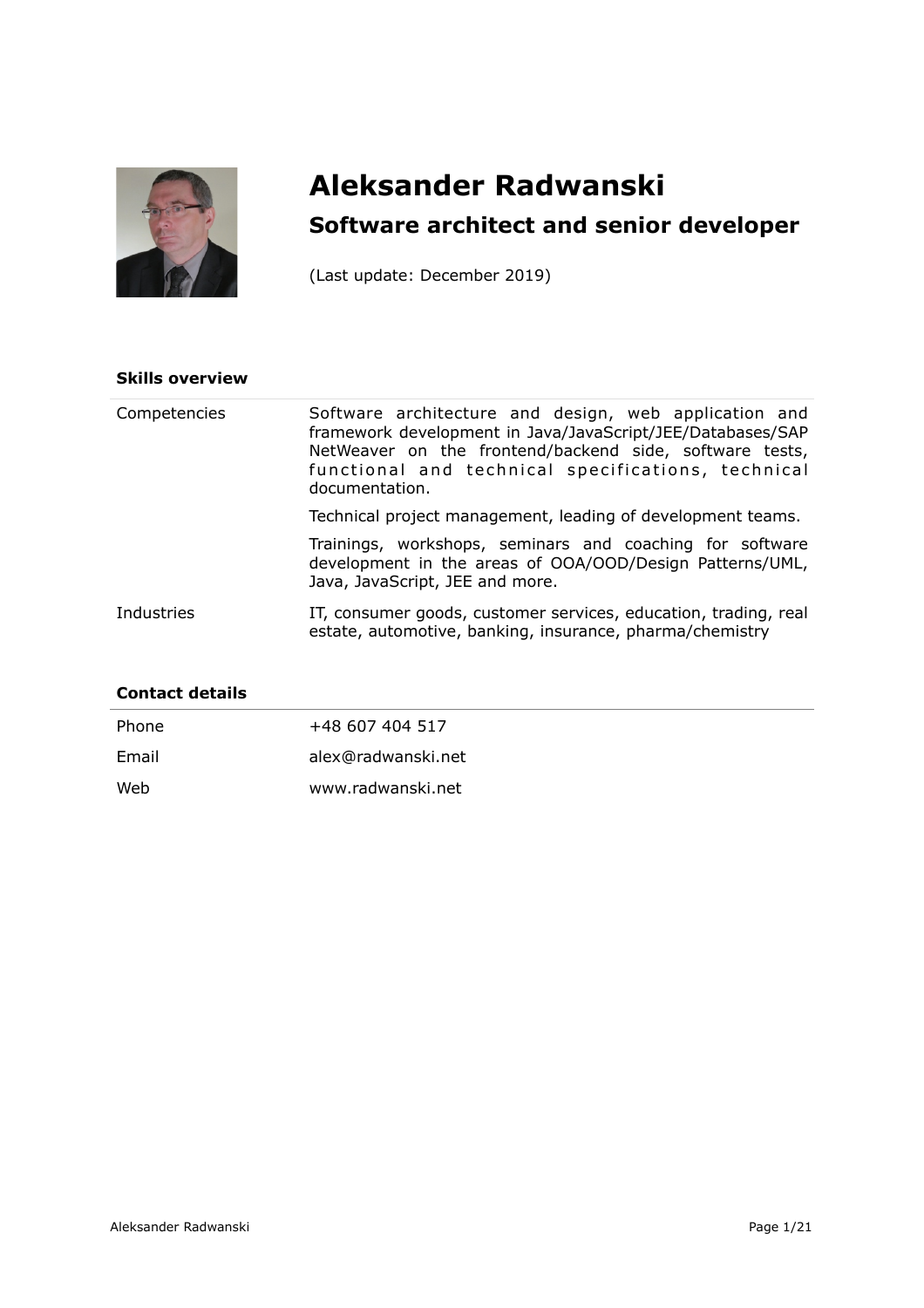# **Personal data**

| Year of birth        | 1968                                                                                 |               |
|----------------------|--------------------------------------------------------------------------------------|---------------|
| <b>Nationalities</b> | Polish, German                                                                       |               |
| IT experience since  | 1993                                                                                 |               |
| Languages            | Polish                                                                               | mother tongue |
|                      | English                                                                              | fluent        |
|                      | German                                                                               | fluent        |
|                      | Russian                                                                              | basic         |
| <b>Education</b>     |                                                                                      |               |
| 1982 - 1986          | High school, Gliwice, Poland                                                         |               |
| 1986 - 1987          | Computer science, Technical University, Gliwice, Poland                              |               |
| 1989 - 1990          | High school, Göttingen, Germany                                                      |               |
| 1990 - 1993          | Computer science, Technical University, Karlsruhe, Germany                           |               |
| <b>Other courses</b> |                                                                                      |               |
| 2005                 | Quality assurance for software development "SAP Sigma",<br>SAP AG, Walldorf, Germany |               |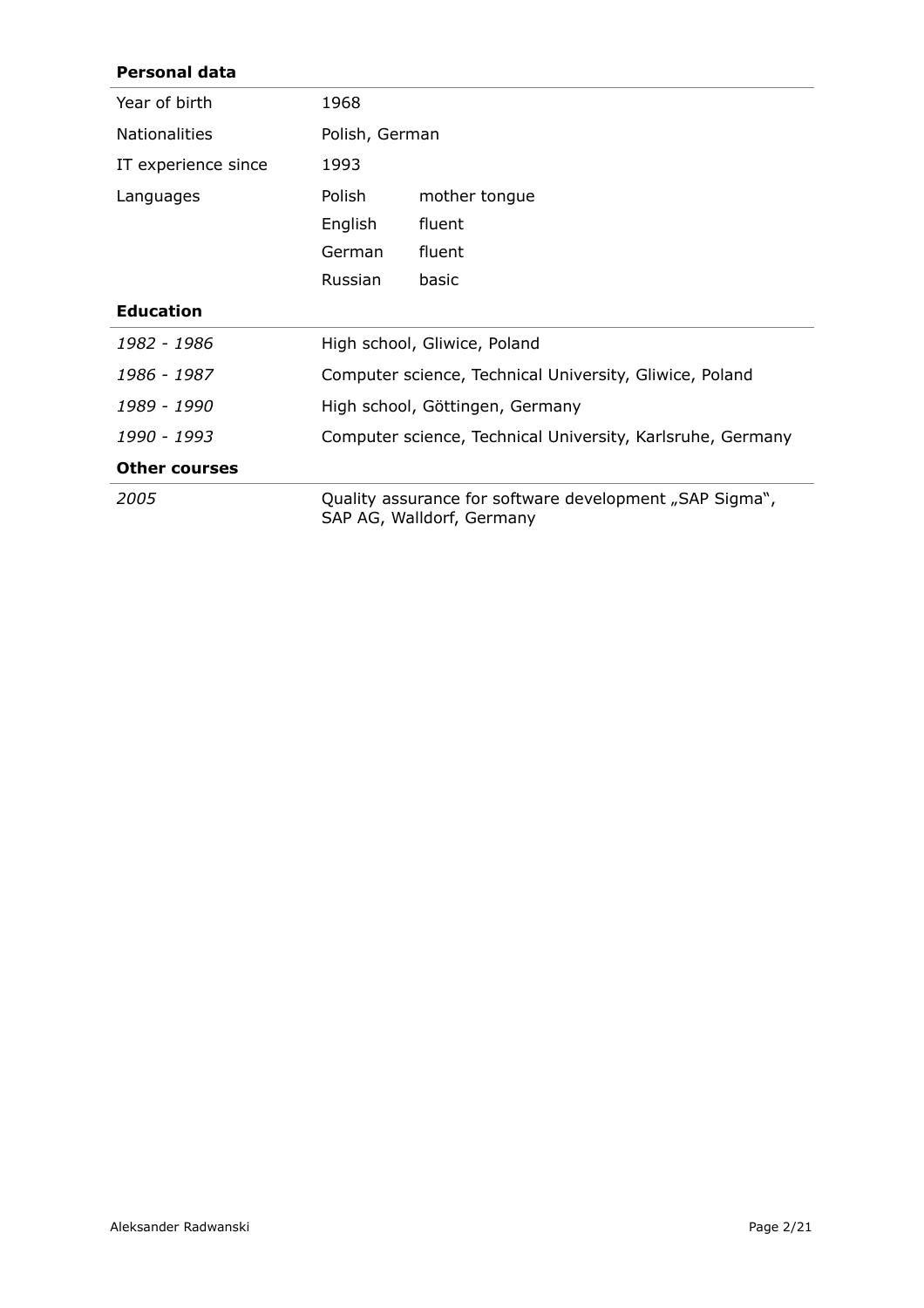# **IT Competencies**

# **Project management**

|  | Technical project management, development team leading |  |
|--|--------------------------------------------------------|--|

### **Programming languages, technologies, software & tools**

| Java:                    | SE/JEE (JSP/JSF/Servlet/EJB/JPA/JMS), Eclipse,<br>Tomcat, WebLogic, JBoss, WebSphere, Spring,<br>Hibernate, EclipseLink, JUnit, Groovy, Ant, IntelliJ<br>IDEA, NetBeans |  |  |
|--------------------------|-------------------------------------------------------------------------------------------------------------------------------------------------------------------------|--|--|
| SAP:                     | SAP NetWeaver Portal 7.01-7.4, UWL, MAP,<br>NWDS, WebDynpro/Java, JCo/RFC/ARFC2, PCD,<br>WPC, KM, SAP E-Commerce                                                        |  |  |
| Web:                     | HTML/CSS, JavaScript, jQuery, Angular.js, Ajax,<br>JSON, XML/XSLT/XPath, Sencha Ext JS, web<br>services with SOAP/REST, OData, WebStorm                                 |  |  |
| UML:                     | 00-Patterns, MS Visio, Star UML, Archimetric                                                                                                                            |  |  |
| Other:                   | SQL, ABAP, C/C++, Perl, PHP, Agile, Jenkins,<br>Maven, GIT, SVN, Perforce, MS Project, JIRA,<br>Confluence                                                              |  |  |
|                          | Security: PKI, SAML 2.0                                                                                                                                                 |  |  |
| Cloud:                   | Amazon Web Services (AWS)                                                                                                                                               |  |  |
| Data bases               |                                                                                                                                                                         |  |  |
|                          | MySQL, Oracle, SQL Server, PostgreSQL, SAP MaxDB                                                                                                                        |  |  |
| <b>Operating systems</b> |                                                                                                                                                                         |  |  |
|                          | MS Windows, Linux                                                                                                                                                       |  |  |
| <b>Methodologies</b>     |                                                                                                                                                                         |  |  |
|                          | Agile/SCRUM, Continuous Integration                                                                                                                                     |  |  |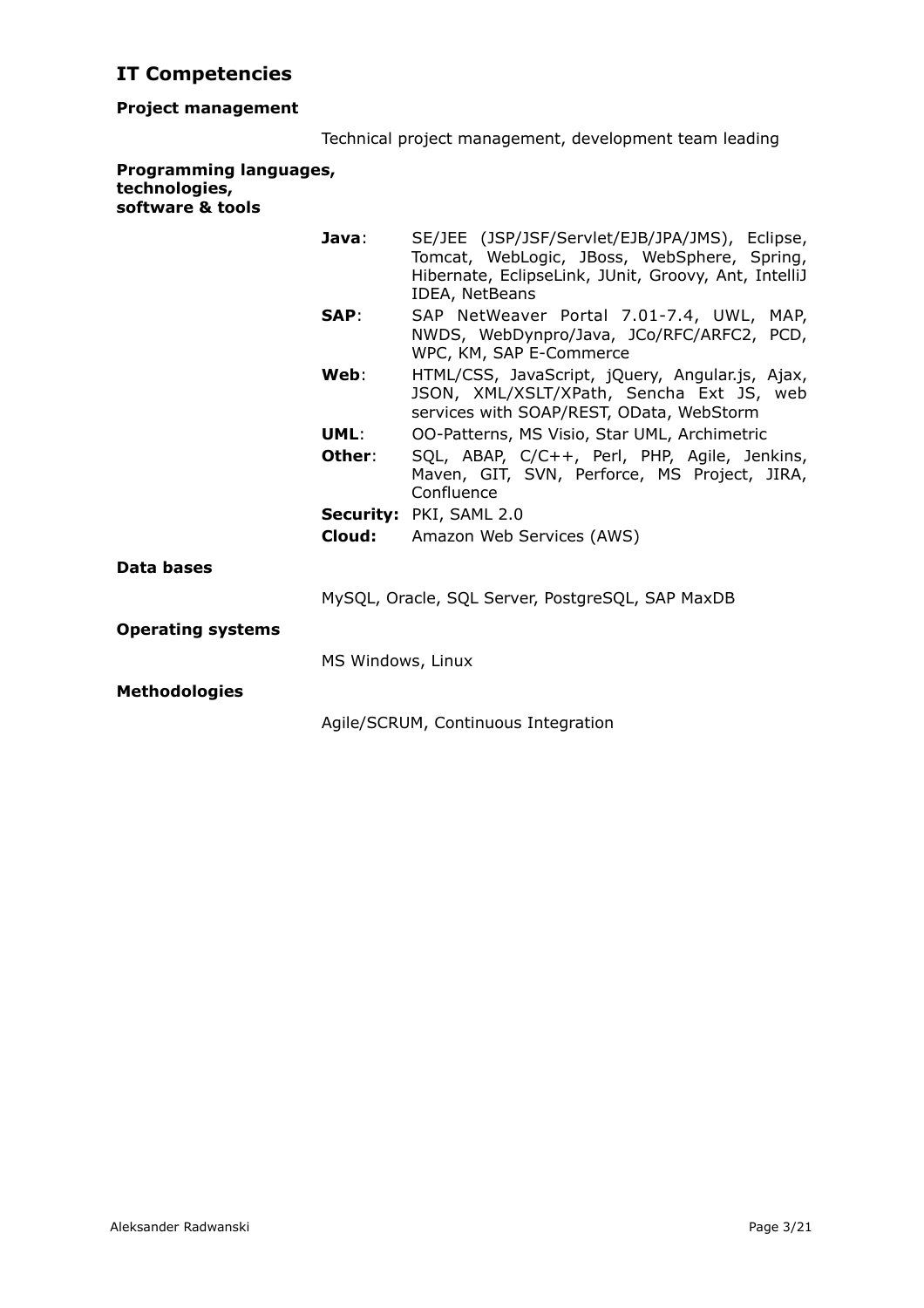# **09/2019 - 12/2019 Insurance, Stuttgart, Germany**

*Role: Consultant, Senior developer*

*Project description: The objective of the project is the enhancement of an existing workflow web application for claiming internal employee business expenses.*

#### *Tasks:*

- *Requirements analysis*
- *Creation of technical designs/solutions for the requirements implementation*
- *Implementation of the new requirements (Java 6, SAP Webdynpro/Java, SAP Netweaver Portal 7.4, RFC)*
- *Consultancy in the areas of solution architecture*
- *Analysis of incidents*

*Skills: Java 6, SAP Webdynpro/Java, SAP Netweaver Portal 7.4, RFC/ARFC2, SAP NWDS/NWDI*

# **01/2019 - 07/2019 Media, Cologne, Germany**

*Role: Consultant, Senior developer*

*Project description: The objective of the project is the enhancement of an existing web application for management of advertising mediums (B2B)*

## *Tasks:*

- *Requirements analysis*
- *Creation of technical designs/solutions for the requirements implementation*
- *Implementation of the new requirements (Java/JEE, Tomcat, SOAP/REST, Servlet/JSP, Spring, XML, SQL)*
- *Consultancy in the areas of solution architecture*
- *Analysis of incidents*
- *Creation of technical documentation*

*Skills: Java 7/8, Tomcat, SOAP/REST, Servlets/JSP, Spring, JPA, PostgreSQL 11, XML, GIT, JIRA, Maven, Confluence, Jenkins, IntelliJ IDEA*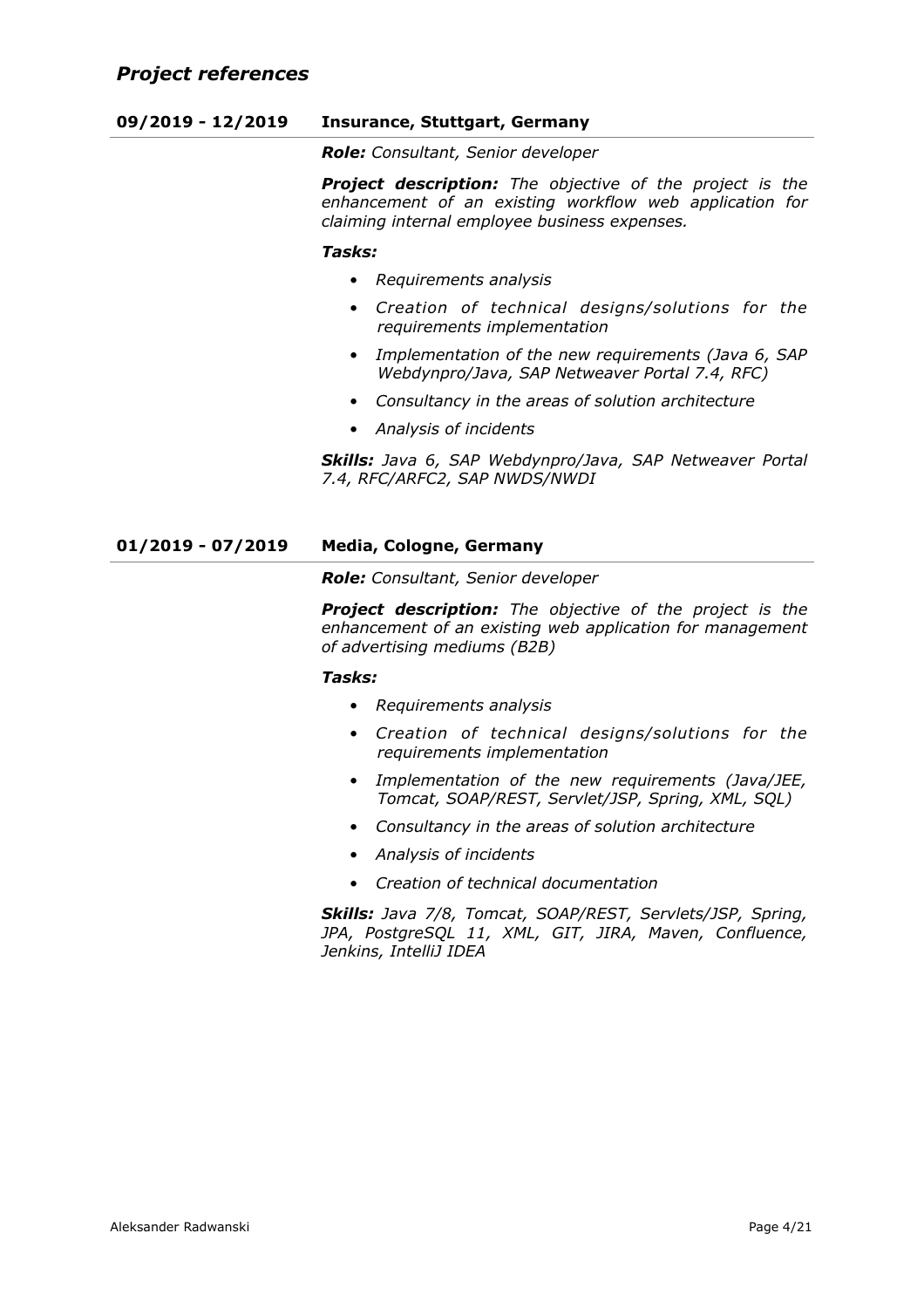*Role: Technical project manager, Solution architect, Senior developer*

*Project description: The objective of the project was the enhancement of an existing web application for insurance offer and contract management (B2B)*

#### *Tasks:*

- *Requirements gathering and analysis*
- *Creation of technical designs/solutions for the requirements implementation*
- *Cost estimates*
- *Implementation of the new requirements (Java/JEE, IBM WebSphere, SOAP, Servlet/JSP, XML)*
- *Consultancy in the areas of system integration and solution architecture*
- *Analysis of incidents*
- *Creation of technical documentation*

*Skills: Java 8, JEE/IBM WebSphere 8.5/Tomcat, SOAP, Servlets/JSP, XML, JIRA, Confluence, Jenkins, Maven*

#### **07/2017 - 05/2018 Home appliance manufacturer, Gütersloh, Germany**

*Role: Consultant, Solution architect, Senior developer*

*Project description: The objective of the project was the enhancement of the existing E-Commerce solution (B2B/ B2C).*

#### *Tasks:*

- *Design and implementation of a web based system integration application (SOAP/REST, Java 8, Tomee+)*
- *Design and implementation of change requests within the existing E-Commerce applications (Java 6/7/8,*  SAP E-Commerce B2B/B2C, Java/JEE web *applications/Tomcat)*
- *Design and implementation of system integration modules between SAP ERP (RFC JCo2/JCo3) and JEE based web applications (Tomcat/Java 6/8)*
- *Consultancy in the areas of system integration and solution architecture*
- *Analysis of incidents*
- *Creation of technical documentation*

*Skills: Java 6/7/8, SAP Netweaver (Java), JEE/Tomcat/ Tomee+, SOAP/REST, JSON/XML, JSF(Primefaces), SAP E-Commerce, SAP RFC JCo2/JCo3, JIRA, Jenkins, Maven*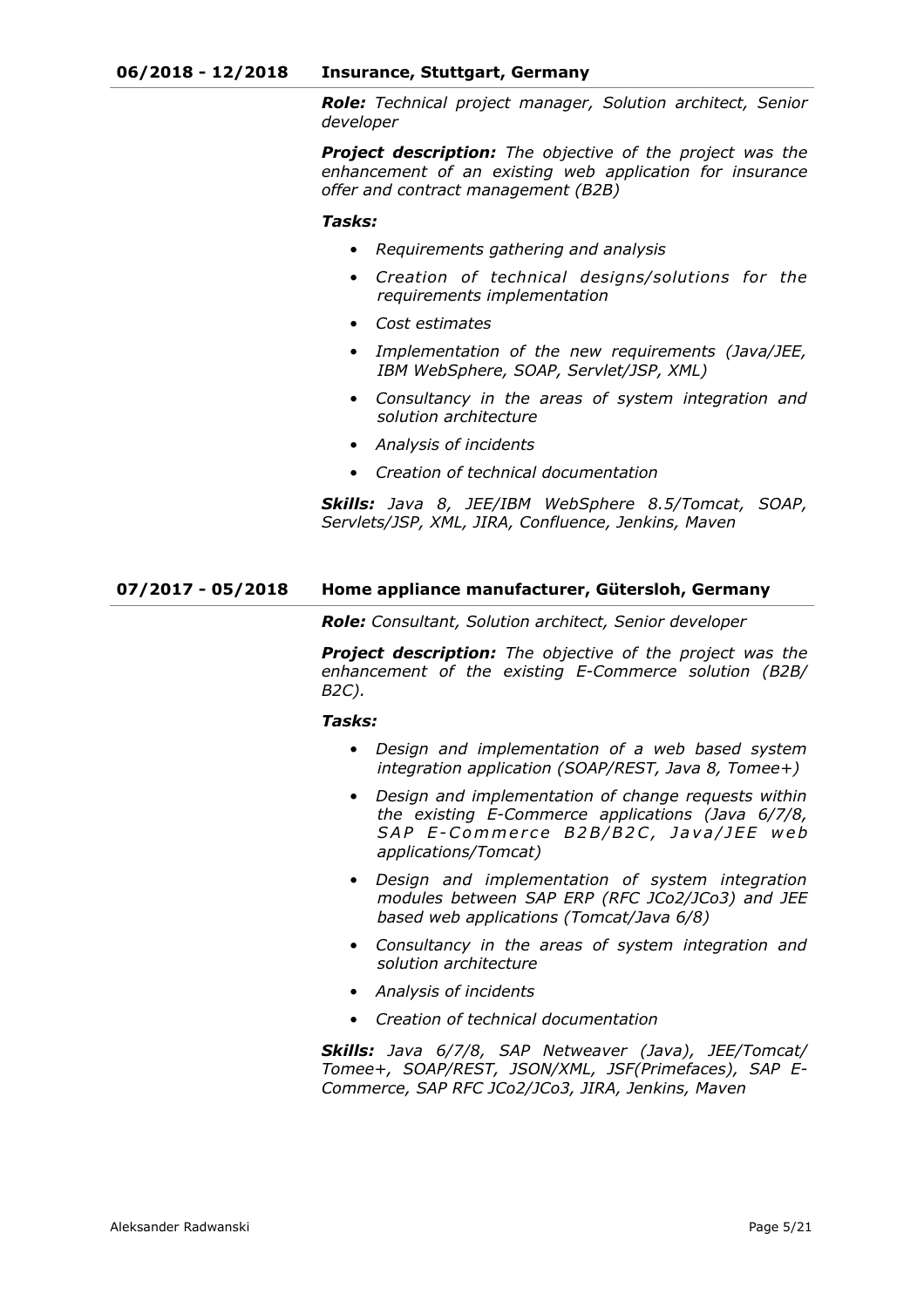*Role***:** *Consultant, Solution architect, Delivery manager*

*Project description: The objective of the project was the enhancement and support of a web based, heterogeneous product ordering system.*

*Tasks:*

- *Consultancy in the areas of the solution architecture (jBoss EAP 7, Java/JEE, MySQL, CRM, SOAP/REST services, system integration)*
- *Planning and coordination of the development process*
- *Coordination of the development teams in the areas of requirements implementation and trouble shooting*
- *Analysis of incidents*

Skills: *Java 7, JEE/JBoss EAP 7, EJB, JSON/XML*, *JSF(Primefaces/Richfaces), JPA/Hibernate, MySQL, REST, WebServices, Camos, Baan, MS Dynamics, JIRA, Maven, Agile/SCRUM*

#### **09/2016 – 12/2016 Insurance, Wiesbaden, Germany**

*Role: Consultant, Solution architect, Senior developer*

*Project description: The objective of the project was the enhancement and support of numerous web portals.*

#### *Tasks:*

- *Consultancy in the areas of the solution architecture (jBoss EAP 6/7, Java/JEE, MySQL, XML, system integration with legacy host systems)*
- *Development of new requirements within existing portal solutions including:* 
	- o *Enhancements of the user interfaces (JSF, Struts)*
	- o *Enhancements of the database models (JPA/ Hibernate, MySQL)*
	- o *Enhancements of the business logic (EJB)*
	- o *Analysis of incidents within the system integration layer (WebServices)*
	- o *Development of unit tests with JUnit*

*Skills: Java 7, JEE/JBoss EAP, JavaScript, JSF (Richfaces), Struts, JPA/MySQL, SQL, XML, WebServices, JIRA, Maven, Agile/SCRUM*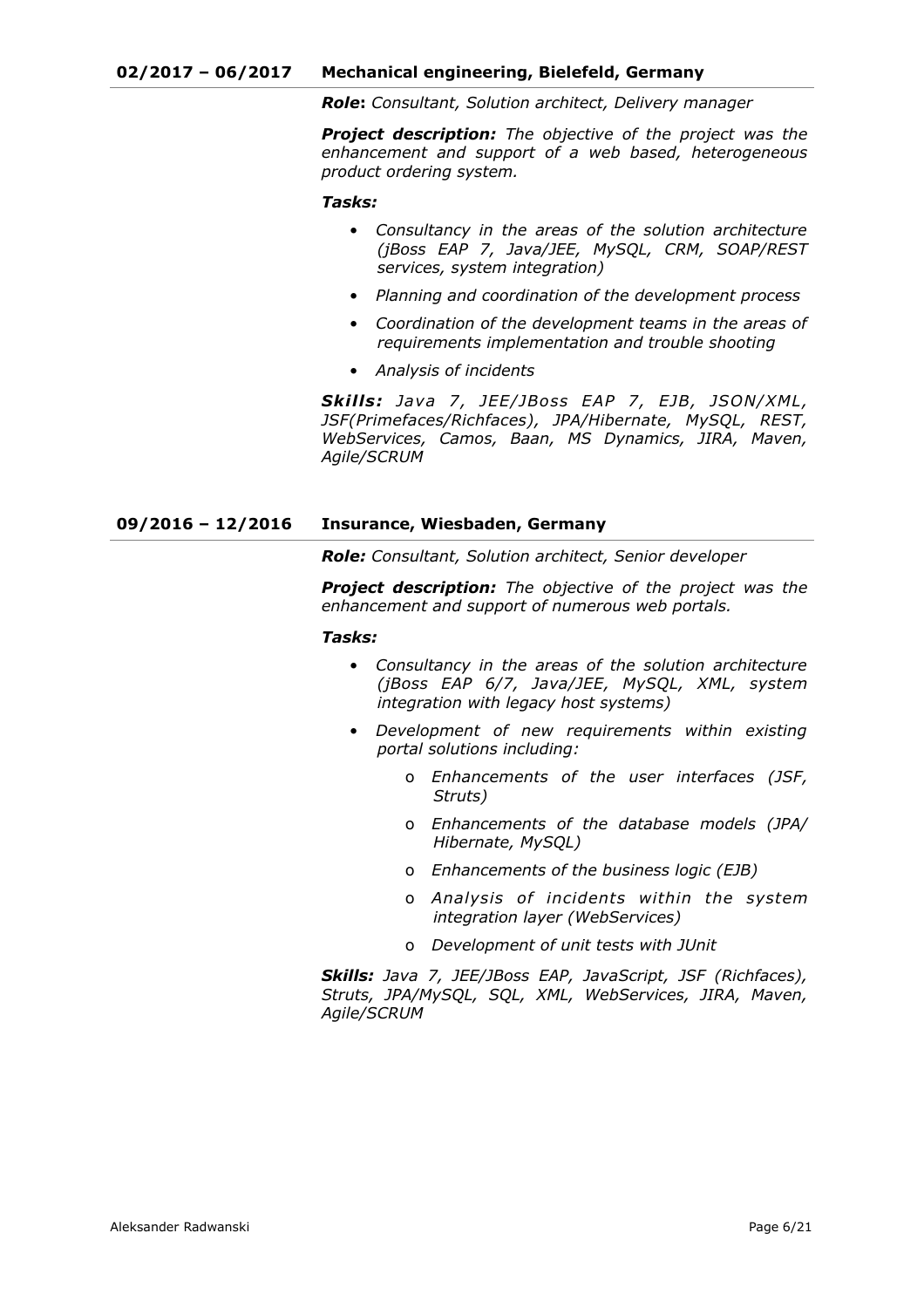*Role: Consultant, Solution architect, Senior developer*

*Project description: The objective of the project was the enhancement of a complex and heterogeneous e-commerce solution for selling consumer goods and customer care.*

#### *Tasks:*

- *Consultancy in the areas of solution architecture*
- *Consultancy in the area of DevOps*
- *Design and implementation of a web application (deployed to Elastic Beanstalk on AWS) to perform the replication of the product database, including:* 
	- o *Development of the integration interface to an OData service for querying the product data (JSON)*
	- o *Development of the persistence layer including MySQL (RDS instance on AWS) and JPA/ EclipseLink*
	- o *Development of the business logic with Java, Quartz Scheduler*
	- o *Development of the Web-API with REST (Jersey)*
	- o *Development of the user interface with HTML, JavaScript, Bootstrap, JQuery, Ajax*
	- o *Unittests with JUnit*
- *Creation of the technical specification*
- *Creation of the operation manual*

*Skills: Java 8, JEE/Tomcat 8, JavaScript, Bootstrap, JQuery, Ajax, MySQL, SQL, JSON, UML, AWS (Elastic Beanstalk, RDS, EC2), GIT, JIRA, Confluence, Jenkins, Maven*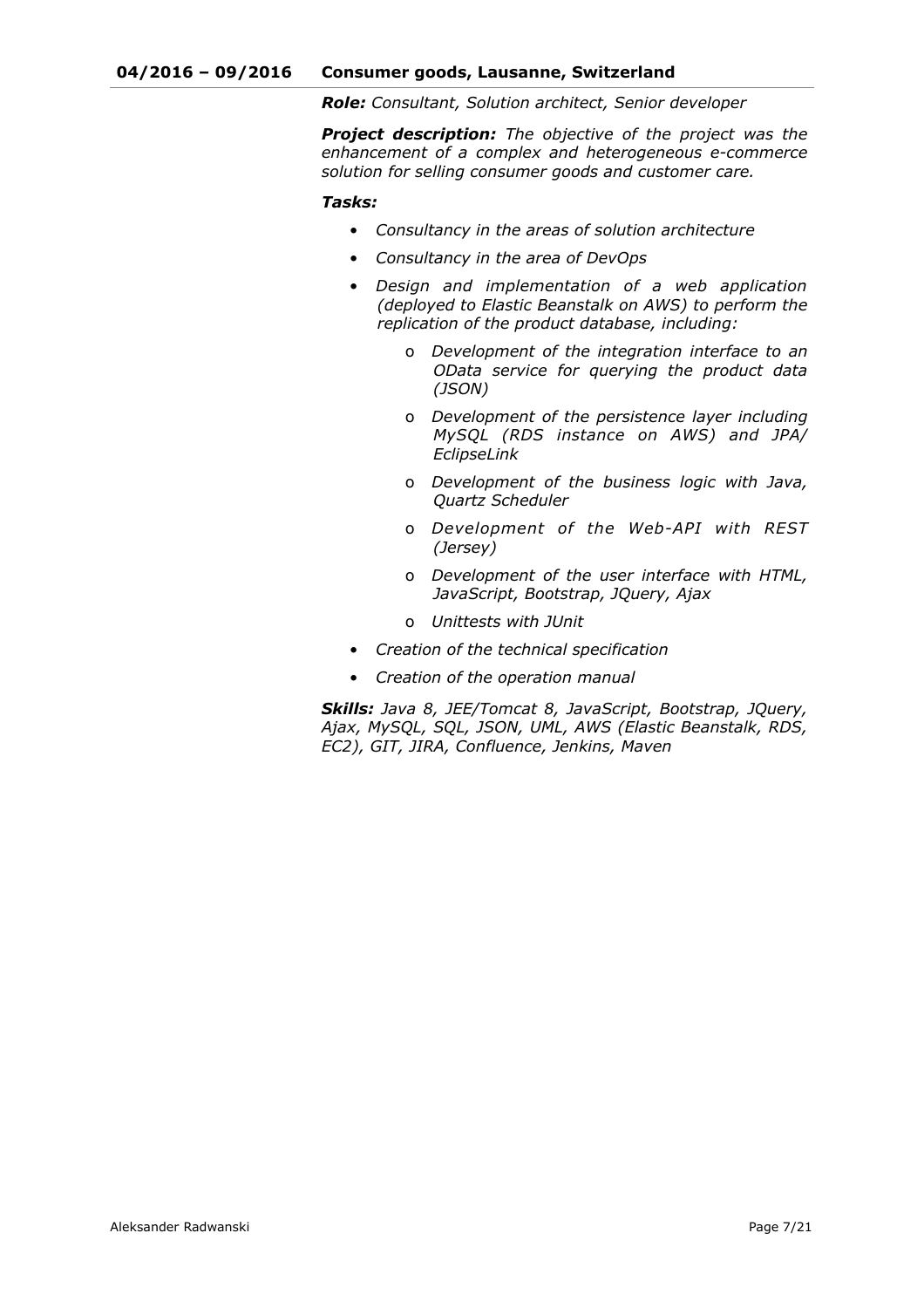*Role: Consultant, Business analyst, Senior developer*

*Project description: The main objective of the project is to build a web application to support an internal chemical*  substance exchange between different customer *departments.*

# *Tasks:*

- *Analysis and technical design of the solution including:* 
	- o *Design of the solution architecture*
	- o *OOA/OOD*
	- o *Technical design of the user interfaces*
- *Development of the following parts:* 
	- o *Integration with the Oracle database (PL/SQL) based on JDBC*
	- o *Business logic with Java/Spring*
	- o *User interface with Java, JavaScript, JQuery, JSF (MyFaces/Richfaces), Ajax*
	- o *Unit tests with JUnit*
- *Creation of the technical specification (UML)*

*Skills: Java 8, Tomcat, JSF 2 (MyFaces, Richfaces), JavaScript, JQuery, Ajax, Spring, Oracle, JDBC, SQL, XML, FOP, JUnit, Jenkins, Maven, UML*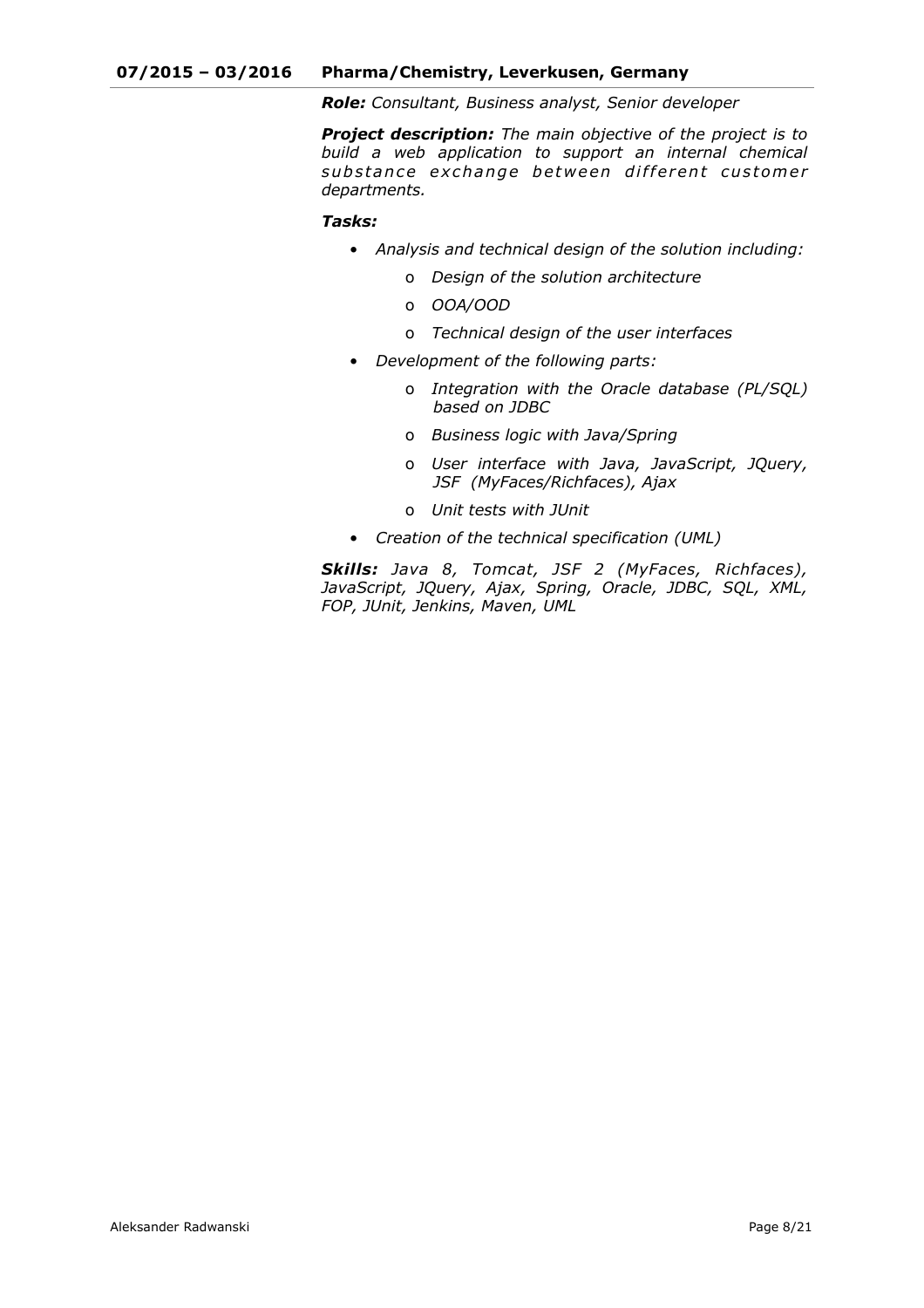*Role: Consultant, Business analyst, Architect*

*Project description: The main objective of the project was to build a web application for an approval based business process (workflow) of chemical substance deliveries. This web application should replace an existing Lotus-Notes solution.*

#### *Tasks:*

- *Business analysis:* 
	- o *Capturing of business requirements (interviews with end users)*
	- o *Analysis and estimation (effort/complexity) of business requirements*
	- o *Creation of the functional specification*
- *Analysis and technical design of the solution including:* 
	- o *Design of the solution architecture*
	- o *Design of the database model*
	- o *OOA/OOD*
	- o *Technical design of the user interfaces*
	- o *Design of the integration interfaces to other systems*
- *Development of a prototype (UI with Sencha EXT JS)*
- *Creation of the technical specification (UML)*
- *Functional and technical support of the development team (off-shore, India) during the development phase*
- *Execution of code-reviews as part of the quality assessment*

*Skills: Java 8, Tomcat, JSF 2 (MyFaces, Richfaces), JavaScript, JQuery, Sencha Ext JS, Ajax, Spring, Oracle, JDBC, SQL, XML, FOP, JUnit, Jenkins, Maven, UML*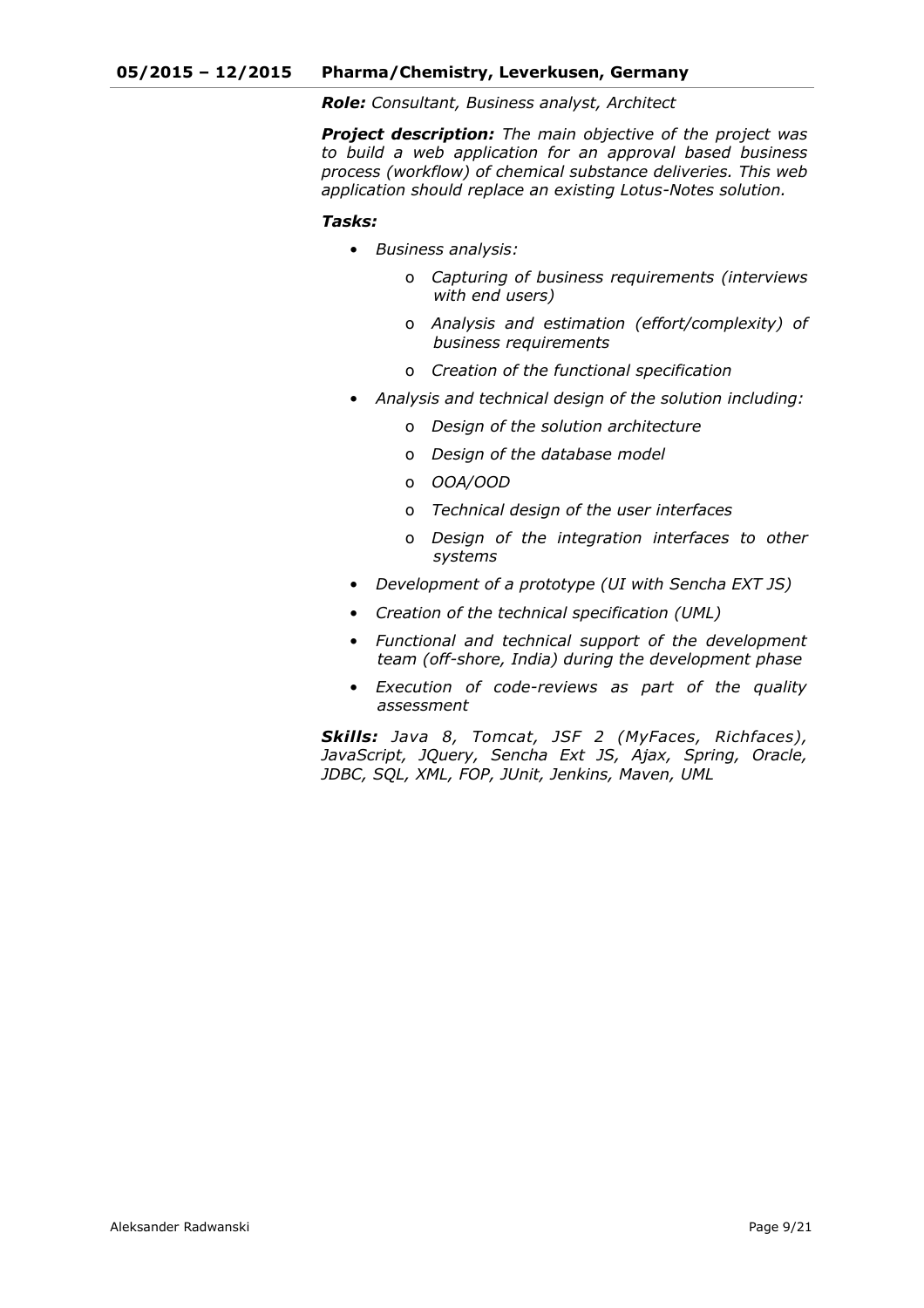*Role: Consultant/Senior developer for web services*

*Project description: The main objective of the project was to build a layer of SOAP/REST based web services for Mobile-Apps and portal applications in the areas of B2B, B2C and B2E. The development and production platform for the project is the product CA API (former Layer 7).*

#### *Tasks:*

- *Implementation of SOAP/REST web services based on given functional specifications with a development tool CA Policy Manager including:* 
	- o *Authentication with PKI & User/Password*
	- o *Processing of SOAP-Messages*
	- o *Processing of XML with XPath*
	- o *XSLT Tranformations, in particular XML to JSON*
	- o *Database access with SQL*
- *Implementation and execution of web services tests with the testing tool SoapUI*

*Skills: Web services (SOAP, REST), XML/XSLT, XPath, JSON, HTTP 1.1, SQL, SoapUI, CA API (Layer 7), CA Policy Manager*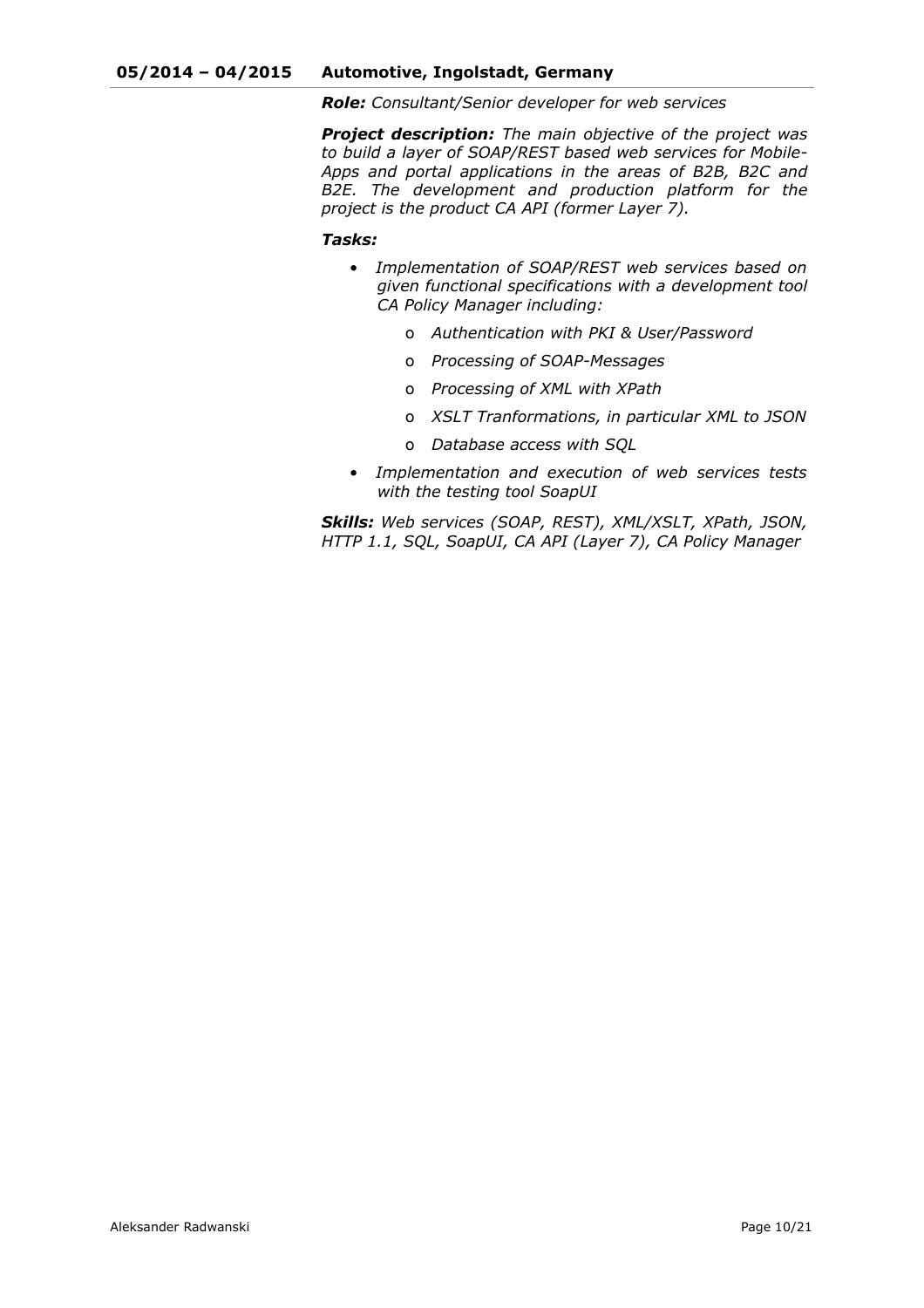*Role: SAP NetWeaver Portal Consultant*

*Project description: The main objective of the project was to enhance the existing portal solution with:* 

- *Additional authentication method based on PKI/SAML 2.0*
- *New custom user management application*
- *New user interaction traceability module*

*The existing portal solution was build upon a numerous WebDynpro/Java, PCD, WPC and KM components integrated with a SAP CRM backend system via RFC/ARFC2 and is offered to more than 200.000 company customers and more than 1.000.000 individual end-users over the internet.*

#### *Tasks:*

- *Gathering, analysis and effort/complexity estimations for business requirements*
- *Technical analysis and design of the solution including:* 
	- o *Integration of 3rd party services for the PKI/ SAML 2.0 (IdP) authentication*
	- o *Design of the user management solution (UML)*
	- o *Design of the user interaction traceability solution (UML)*
- *Development:* 
	- o *Implementation of a JAAS based login module for the SAML 2.0 authentication as an enhancement for the existing SAP SAML2 login module*
	- o *Implementation of a JSP/Servlet based login application as a replacement for the existing SAP Portal login pages*
	- o *Implementation of an ARFC2 based Java API as an integration layer between SAP Portal and SAP CRM backend*
	- o *Implementation of the user management application based on WebDynpro/Java and ARFC2 models*
	- o *Implementation of the user interaction traceability module based on:* 
		- *Persistence with JPA/Dictionary*
		- Services with EJB session beans
		- *Web services with Servlet/JSON*
		- *User interface with WebDynpro/Java*

*Skills: SAP ERP/NetWeaver 7.3 (Portal, NWDS), WebDynpro/ Java, Java 6, JEE (Servlet/JSP, EJB/JPA), SAML 2.0, XML, Web-Services, JavaScript, ARFC2/RFC, UML*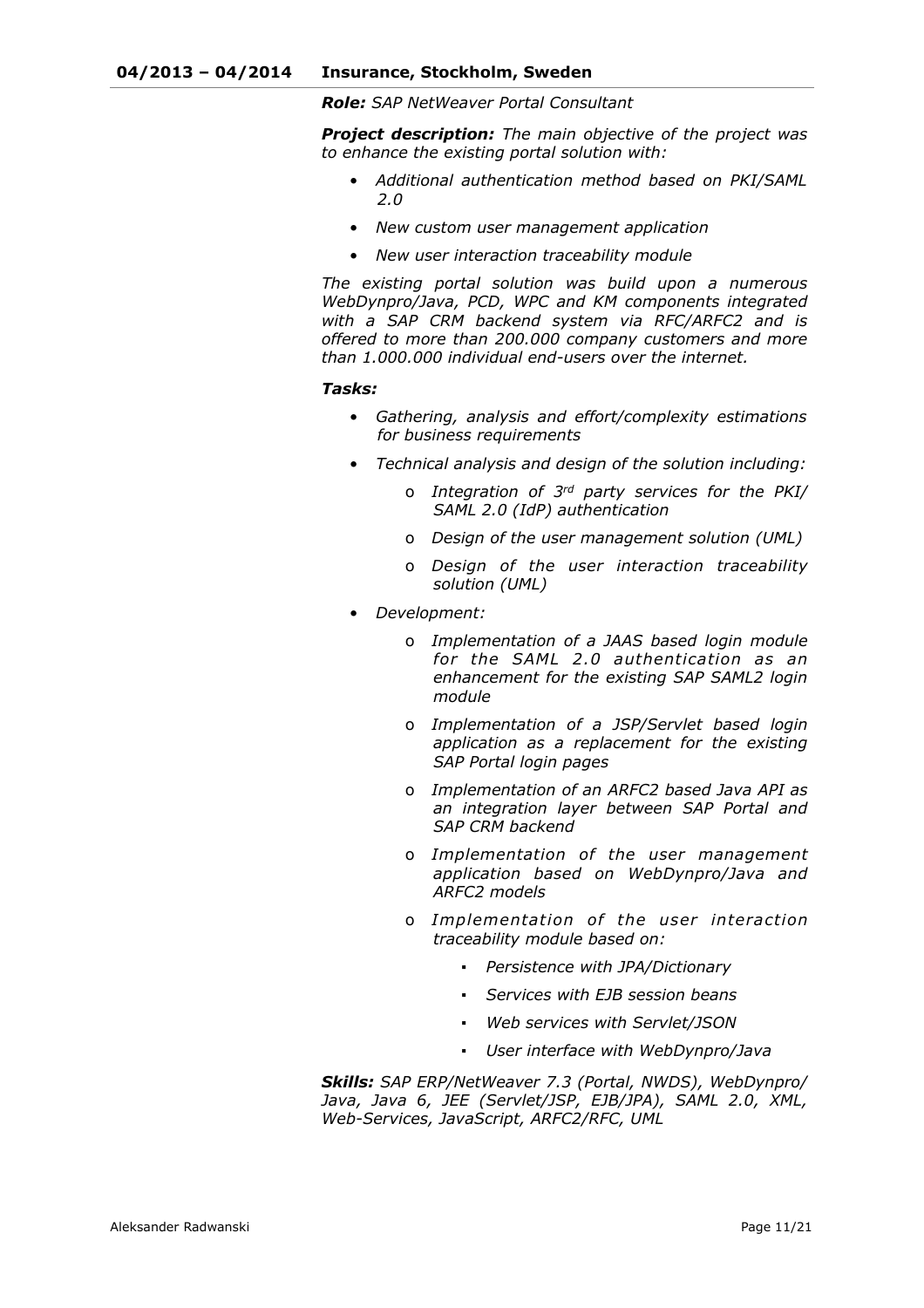*Role: Technical Architect/Development Team Leader/Senior Developer*

*Project description: The main objective of the project was to design and build an intranet portal offering employee selfservices and manager self-services as a custom-made solution based on functional, technical and user-experience specifications provided by the client. The technological platform for the solution was the SAP NetWeaver with ECC 5 (ABAP, ISR, HR, Workflow) as a backbone for data and business logic, the SAP NetWeaver Portal 7.3 (Java/JEE/ AJAX/JavaScript/jQuery) for the GUI and the Adaptive RFC2 Framework for the integration between portal/Java with backend/ABAP. The scope of the solution contained a series of standalone but interacting applications with partially individual configurations for the numerous affiliates in over 80 countries and 23 languages:* 

- *Employee Profile: management of personal data for employees based on Direct Data Posting and Data Posting via Service-Center*
- *Team View, Employee Move Form, Recruit And Hire Form, Contract Extension Form, Resignation Form,*  Upgrade/Downgrade Form, Awards Form: *management of teams, org-structures, etc. based on the SAP Workflow*
- *Create/Change/Cancel Position Form, Change Org Unit Form, Job Description: management of positions based on the SAP Workflow*
- *Worklist: custom-made SAP Workflow integration based on the SAP UWL API and RFC*
- *HR Updates, Did You Know, Dates to follow up: information services*

*The project was deployed for production in 12.2012.*

#### *Tasks:*

- *In the role as technical architect:* 
	- o *Analysis and design of the entire framework and applications architecture on the portal and Java side including the integration with the SAP backend (design patterns, UML)*
	- o *Design and implementation of prototypes as case studies for feasibility and performance in Java/EJB/JSP/JavaScript/jQuery/JSON*
	- o *Effort estimation for design, development and test of numerous technical and functional requirements*
	- o *Creation of documentation (architecture, design and technical specifications)*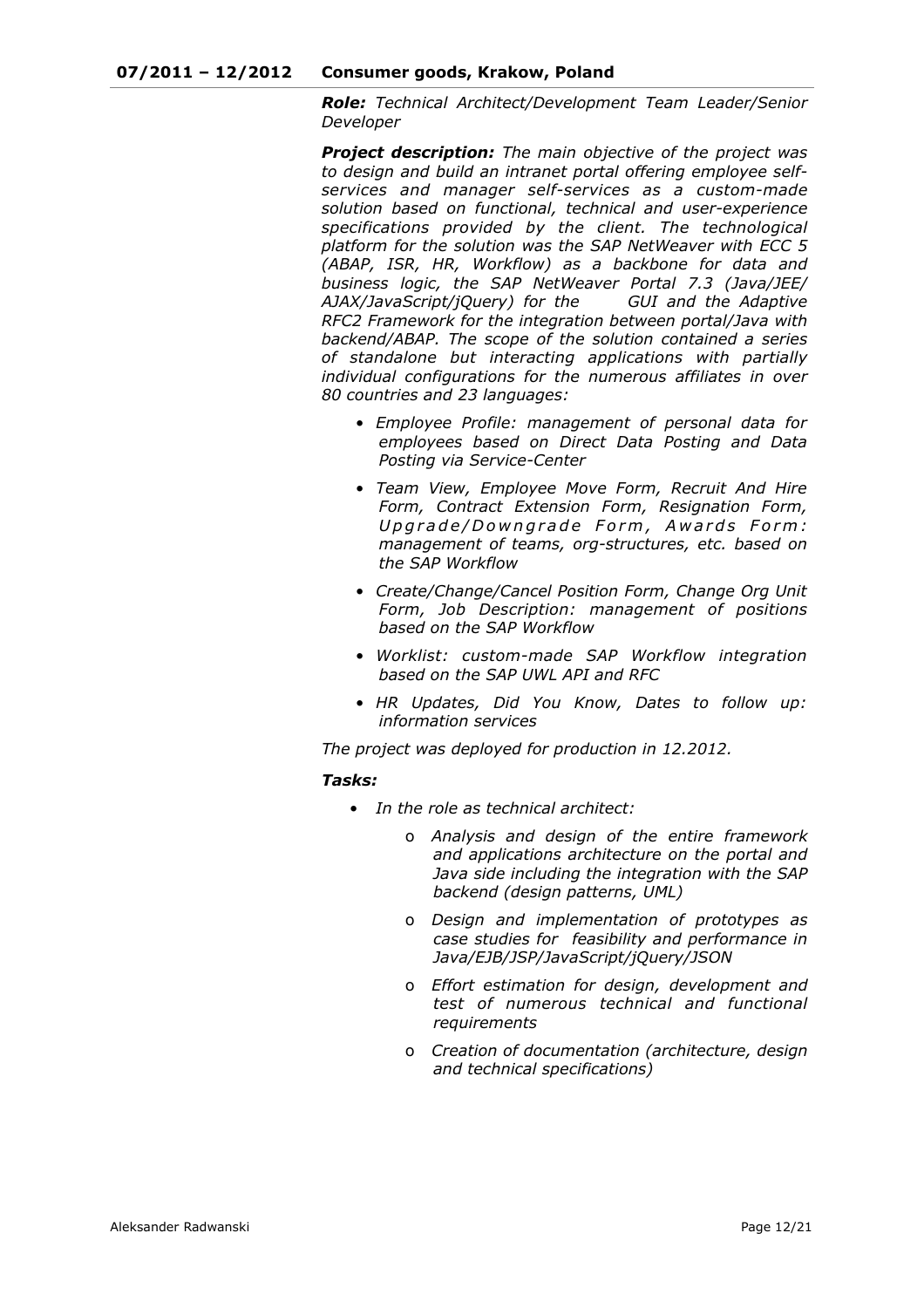- *In the role as development team leader:* 
	- o *Development management (task planning and supervising) of a combined on- and offshore team of more than 10 Java/Web developers from different countries (India, Italy, Philippines, Poland)*
	- o *Quality assurance (Code-Reviews)*
- *In the role as senior software development:* 
	- o *D e v el o pm e n t o f p a r ti c ul a r f r am ew o r k components (ARFC2 modules, JPA modules, EJB modules, AJAX modules, forms framework in JavaScript/jQuery) and applications: Employee Move Form, Worklist based on Java/ Servlets/EJB/JavaScript/jQuery*

*Knowledge transfer to the developers concerning software development and particular technologies*

*Skills: SAP ERP/NetWeaver 7.3 (Portal, UWL, NWDS), Java 6, JEE (JSP/Servlets/EJB/JPA), JavaScript, AJAX, jQuery, JSON, ARFC2/JCo/RFC, UML (OO-Patterns), JUnit, MS Project, MS Visio*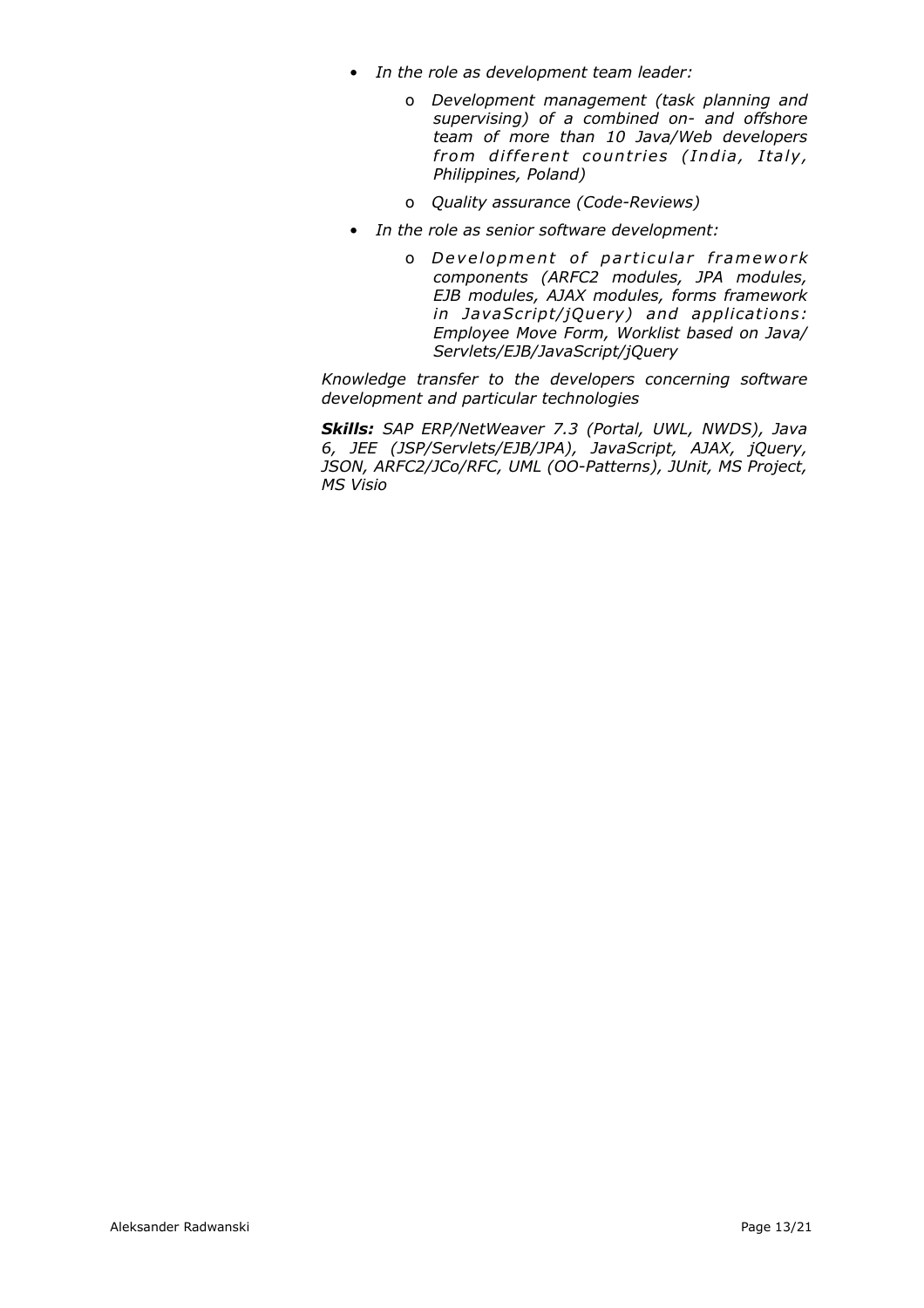*Role: Consultant/Senior Developer*

*Project description: The objective of the project was to design and build a web based software system – as a replacement for an old host based solution – for automated calculating and billing of consumption of utility services for properties. The entire business process starting with contract assignment, installation of measurement hardware up to creation of billing documents was implemented as ITsolution. The system was deployed for production in 2009 and parts of it are exposed as self-service to the clients via internet. The main architectural components: SAP ERP 7.01 for the backend tier and SAP NetWeaver Portal 7.01 with WebDynpro/Java for the frontend tier.*

*Tasks: The main responsibility was to implement new requirements and perform bug fixing in an already in major parts existing application called "Cost and user setup" on the frontend side (SAP Portal, WebDynpro/Java, RFC/JCo). As first action an extensive reverse-engineering for full understanding of the as-is solution was performed and specific documentation (mainly UML) was created. To implement upcoming requirements a complex refactoring was necessary, for which a refactoring-design was introduced and successfully implemented. This design contained a corrected architecture of the application layers on the portal side (data access via RFC, MVC) and a major restructuring of the UI (WebDynpro Views/Controllers, Navigation, Error handling, Validation, etc.). For the new requirements and change requests technical specifications were created and implemented.*

*Skills: SAP ERP/NetWeaver 7.01 (Portal, NWDS), Java 1.4.2, WebDynpro/Java, ABAP, RFC/JCo, UML (OO-Patterns), JUnit, Bugzilla*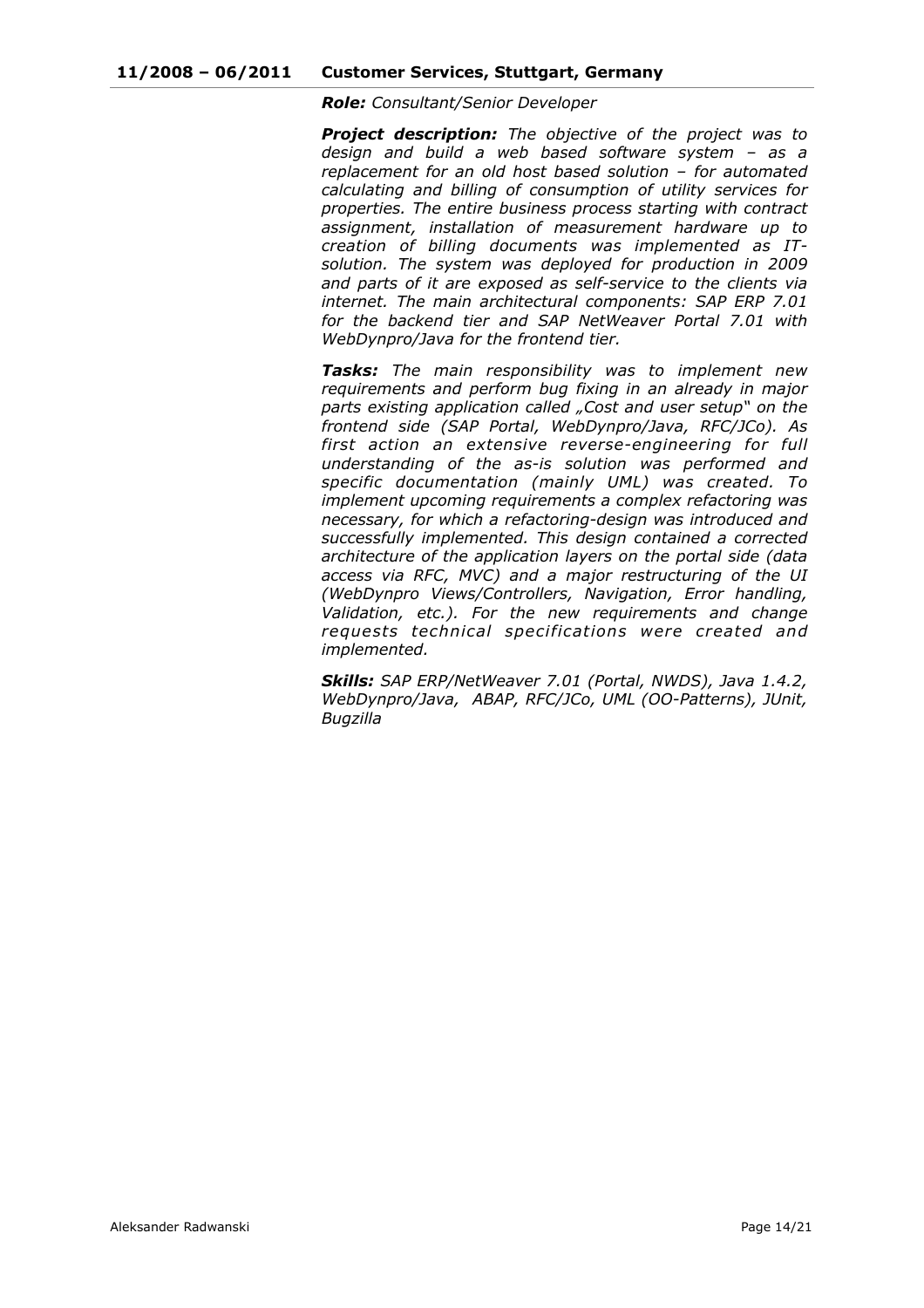*Role: Consultant/Architect/Senior Developer*

*Project description: The customer requested an extensive consultancy for the planned technology switch regarding the development of his web applications from PHP/Perl/CGI to a java based platform. For this purpose the customer webapplication "User Management" was implemented from scratch based on java technologies as a case study for feasibility check and migration and also to provide a deep knowledge transfer to the customer development team.*

**Tasks:** Re-development of a an application "User *Management" based on:* 

- *OOA/OOD and UML*
- *UI with JSP/Servlet/HTML/JavaScript/JSF on Tomcat*
- *Business logic in Java and Groovy*
- *Persistence with Hibernate/MySQL/Oracle/MS SQL Server*
- *Integration of customer search engine with JEE web applications based on a proprietary Java-API*
- *Knowledge transfer regarding Java/JEE*
- *Creation of technical specifications*

*Skills: Java 5, JEE 5 (Tomcat 6), Groovy, Hibernate 3.0, SQL, UML (OO-Patterns), Eclipse, JUnit, Oracle, MS SQL Server, Subversion, Ant, Linux*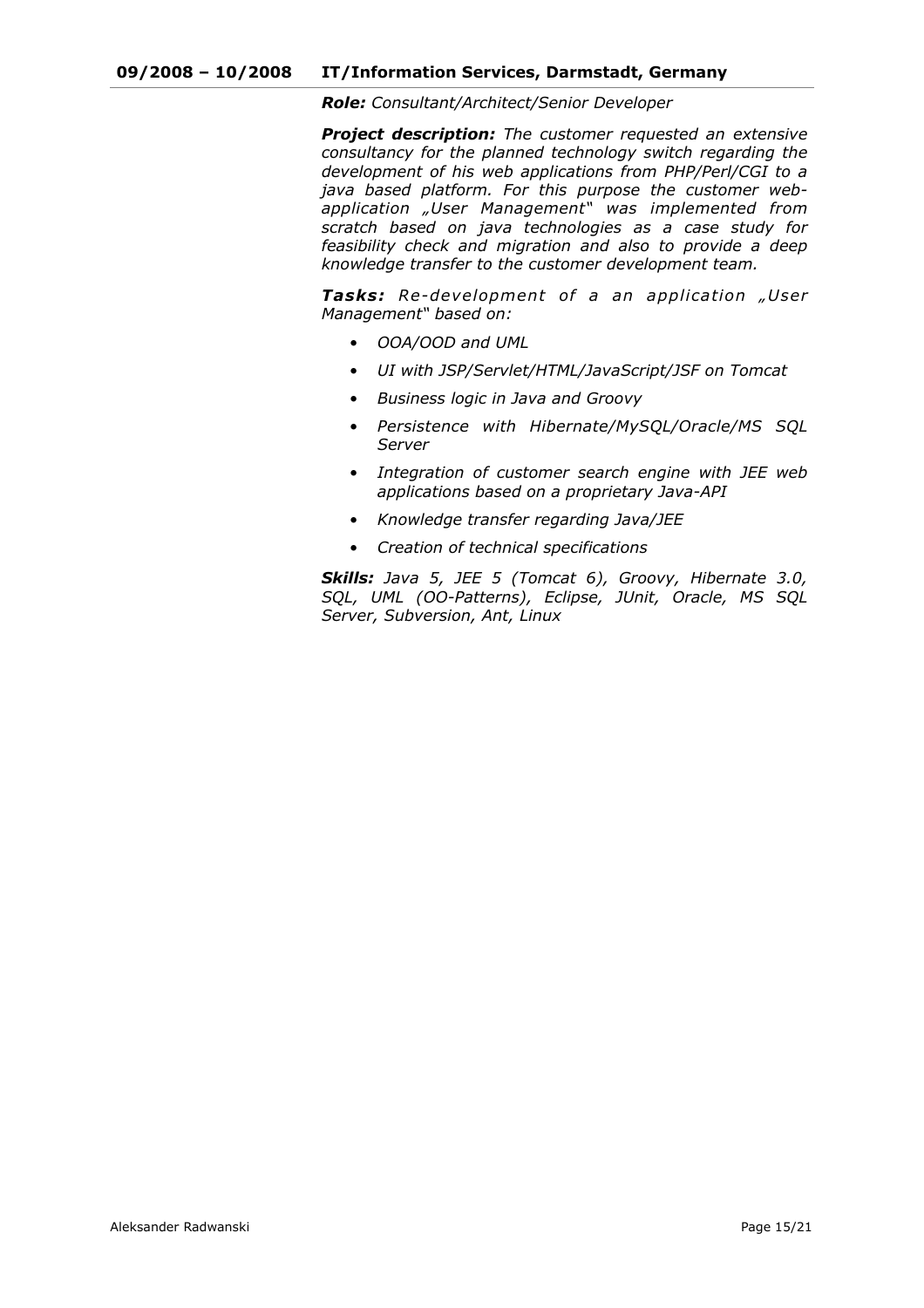*Role: Consultant/Senior Developer*

*Project description: The project objective was to implement a mobile logistics application based on the SAP Mobile Application Platform for laptop devices. The functional scope included the partial implementation of the standard SAP modules MM, PM and HR as mobile applications. The quality assurance was guaranteed by the incorporation of the SAP Sigma standards and intensive use of unit tests and UI tests performed with the JUnit and TestPartner tools.*

*Tasks: The main responsibility was to create technical designs and perform their implementation and testing for the frontend parts of the entire solution based on the given functional specifications:* 

- In MM: Material Master, Goods Movement *(WebDynpro/Java)*
- *In HR: Organization, Personnel (WebDynpro/Java)*

*The responsibilities contained also the creation of architectural designs for the client tier including the definitions of the layer interfaces and modeling the business objects. In the area of QA a significant contribution in the design of the automated testing infrastructure was made.*

*Skills: SAP ERP/NetWeaver 6.40/7.1 (MI/Mobile Application Platform, NWDS, MaxDB), WebDynpro/Java, Java 1.4.2, ABAP, SQL, XML, UML (OO-Patterns), Ant, Perforce, JUnit, SAP Sigma*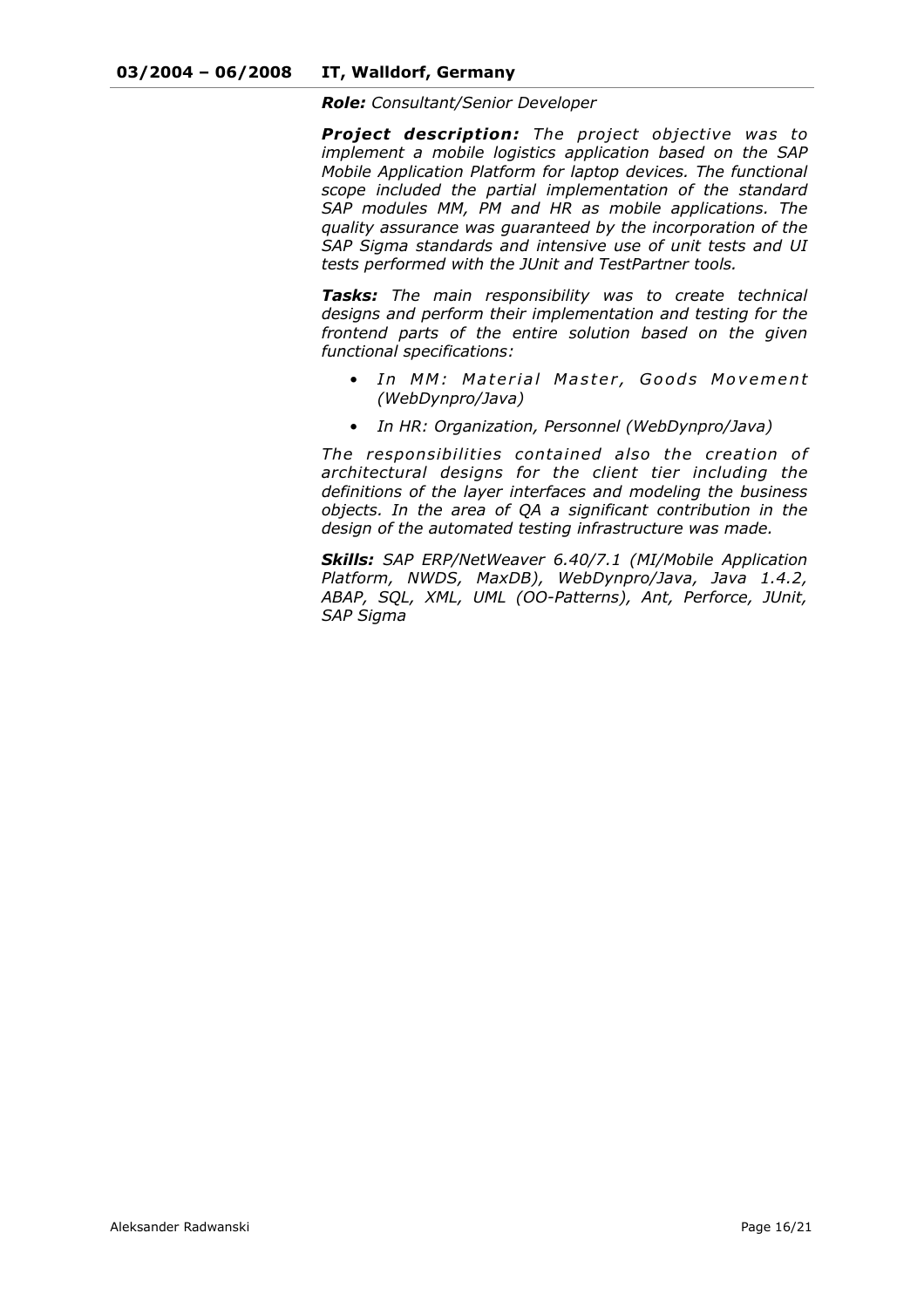*Role: Consultant/Senior Developer*

*Project description: The objective of the project was an implementation of a web based software system for project management and to support automated build processes for numerous customer java IT-projects. The system should include the management of project dependencies and creation of a central archive repository for the build packages. The new solution should replace old Perl based building scripts.*

*Tasks: The main responsibility was to design and implement the above described application and the following tasks were performed:* 

- *Creation of technical specifications*
- *Implementation and test of the following development modules:* 
	- o *Business logic in Java*
	- o *Data access to a project database (MySQL/ XML)*
	- o *Perforce Java interface (JNI/C++) for source files synchronization*
	- o *Integration of Ant*
	- o *XML/XSLT build process log generation with web access*
	- o *JUnit tests*

*Skills: Java/JEE, C++, Perl, HTML/XML/XSLT, MySQL, SQL, UML (OO-Patterns), JUnit, Ant, Perforce*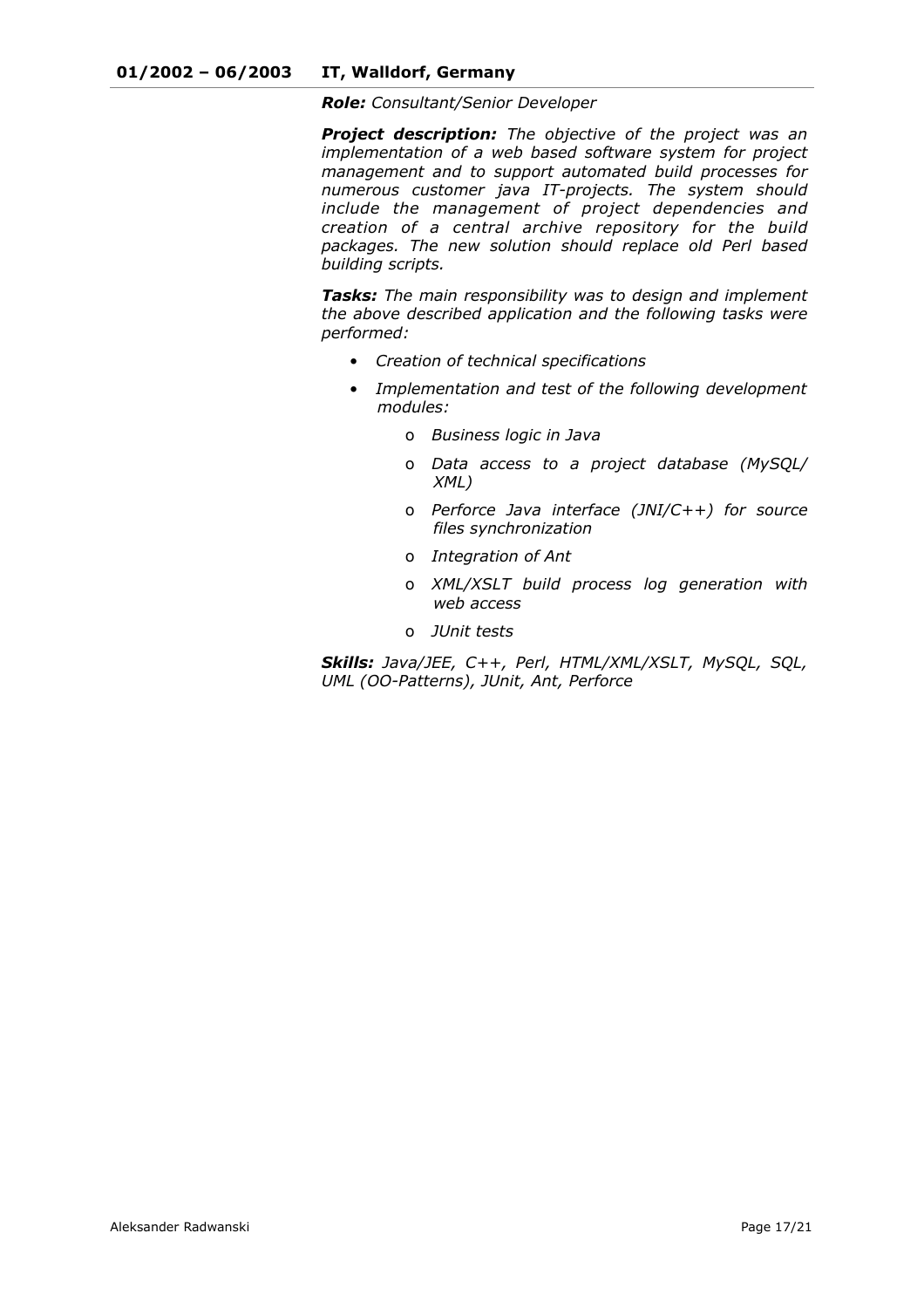*Role: Architect/Senior Developer*

*Project description: The project objective was an implementation of a web based customer management application as a replacement for an old MS-Access based solution. The new solution was designed as classical 3-tier J2EE architecture. A C++/MFC client for MS Windows connected via SOAP to the J2EE backend was implemented in addition.*

*Tasks: The main responsibility was to design and implement the above described web application and the following tasks were performed:* 

- Technical design and creation of technical *specifications*
- *OOA/OOD with Together 5.5*
- *Implementation of the following modules:* 
	- o *Persistence/Business logic with EJB 1.1*
	- o *Server SOAP-Interface with Apache SOAP, Axis*
	- o *Client SOAP-Interface with C++ (gSOAP)*
	- o *Web-UI with JSP/Servlet/HTML*
	- o *Unit-tests with JUnit*
- *Creation of documentation*

*Skills: Java/J2EE, C++/MFC, SOAP, Axis, gSOAP, JBoss 2, PostgreSQL, SQL, UML (OO-Patterns), JUnit, Ant, JBuilder 6, Visual Studio 6*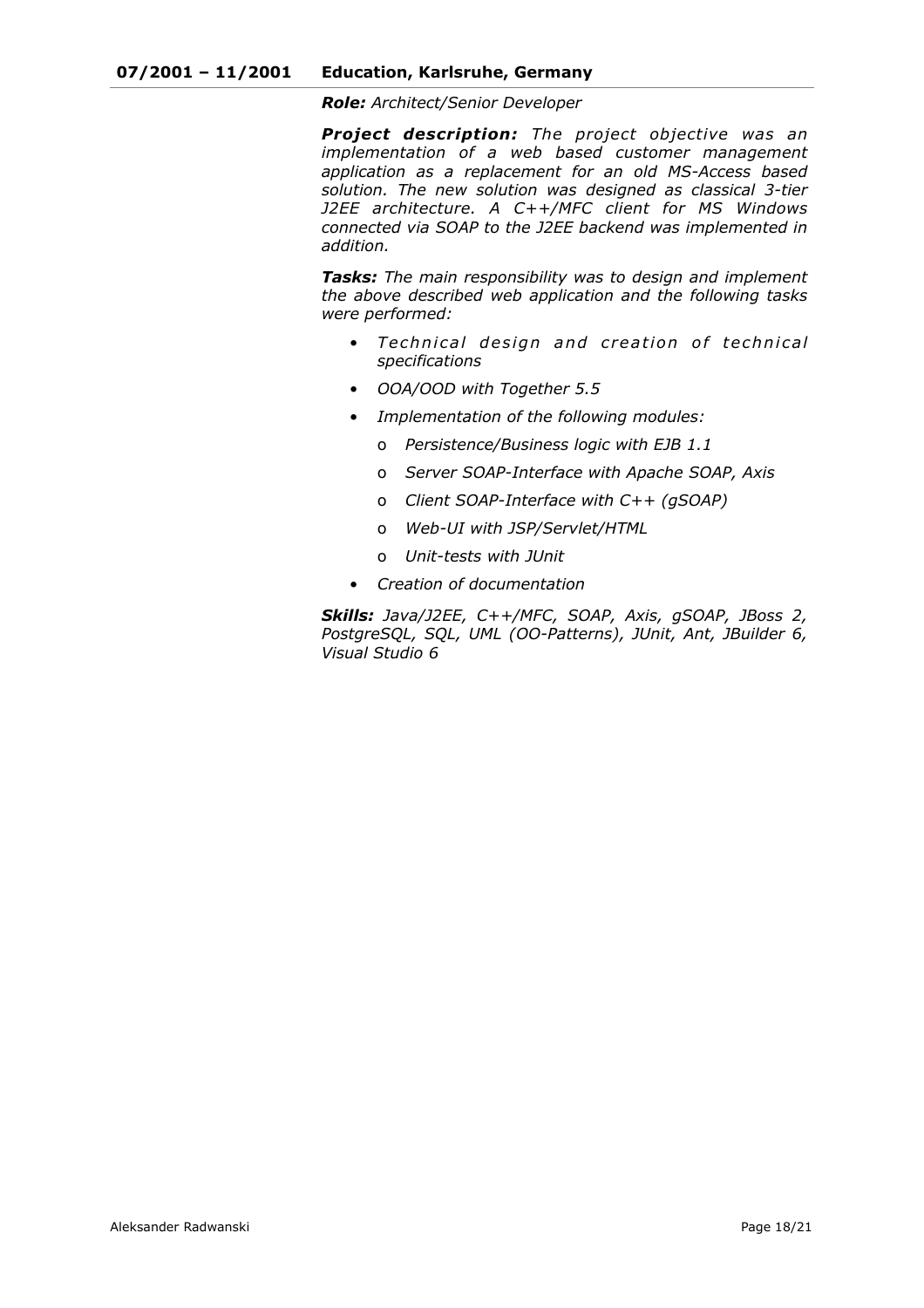*Role: Architect/Senior Developer/Development Team Leader*

*Project description: The objective of the project was to build a web based software system for selling and renting DVD movies and electronic high-tech goods with the following main components:* 

- *Web-Portal with E-Commerce functionalities:* 
	- o *Online shop with a product catalog*
	- o *Online rent service for DVD movies*
- *MS Windows client to fully manage the rental service and customers supporting online and offline working modes*

*The web solution was based on the BEA WebLogic 5.5/SQL Server 7. The MS Windows Client was implemented in Java/ Swing and due to the requirement of supporting also offline working mode (no connection to the main database) a local MS-Access database and XML-RPC based data synchronization module was implemented.*

*Tasks: The main responsibility was to design and implement particular modules from the above described web application. The following tasks were performed:* 

- *Development team leader* 
	- o *Development management (task planning and supervising)*
	- o *Quality assurance*
	- o *Training*
- *Architect* 
	- o *Technical design of the entire solution with OOA/ OOD/UML (Together 5)*
	- o *Creation of documentation*
- *Senior developer:* 
	- o *Development of particular application and framework modules: persistence/business logic with EJB 1.1, Java/JNI interface for credit card payments, Swing client with JDBC/MS-Access, data synchronization interface (EJB/XML-RPC), UI with*

*Skills: Java/J2EE, C, XML-RPC, BEA WebLogic 5.0, SQL Server 7, MS Access, JBuilder 5, Ant, JUnit*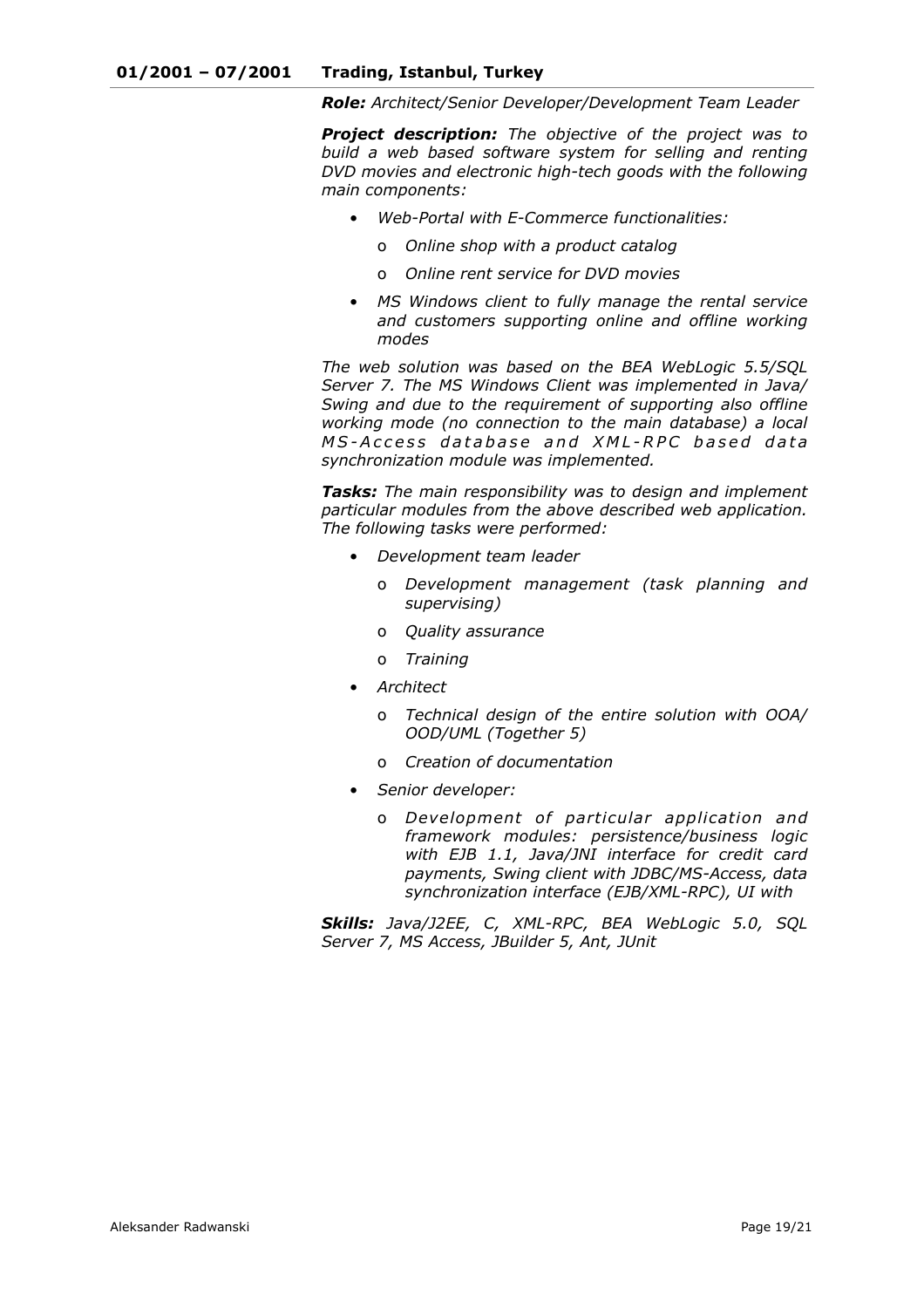*Role: Architect/Senior Developer/Development Team Leader*

*Project description: The objective of the project was to build a web based real-estate trading platform linked to offers of numerous real-estate trading companies' ecommerce systems (B2B/B2C). The system should include the following main components:* 

- *Online catalog with an extensive search and navigation functionality*
- *Customer management*
- *Customer application for property management and a data interface to the web-portal*

*The technical platform for the solution was the IBM WebSphere 3.5, Oracle 8 and RedHat Linux. The property management application was implemented as a MS Windows C++/MFC/MS Access solution with XML backend interface.*

*Tasks: The main responsibility was to design and implement particular modules from the above described solution. The following tasks were performed:* 

- *Development team leader* 
	- o *Development management (task planning and supervising)*
	- o *Quality assurance*
	- o *Training*
- *Architect* 
	- o *Technical design of the entire solution with OOA/ OOD/UML (Together 5)*
	- o *Creation of documentation*
- *Senior developer:* 
	- o *Development of particular application and framework modules: persistence/business logic with EJB 1.1, XML interface (Servlets, Xerces, C+ +), MS Windows Client application (C++/MFC, MS Access), JUnit tests*

*Skills: Java/J2EE, C++, MFC, IBM WebSphere 3.5, Oracle 8, MS Access, JBuilder 5, Visual C++, UML (OO-Patterns), Together 5, Ant, JUnit*